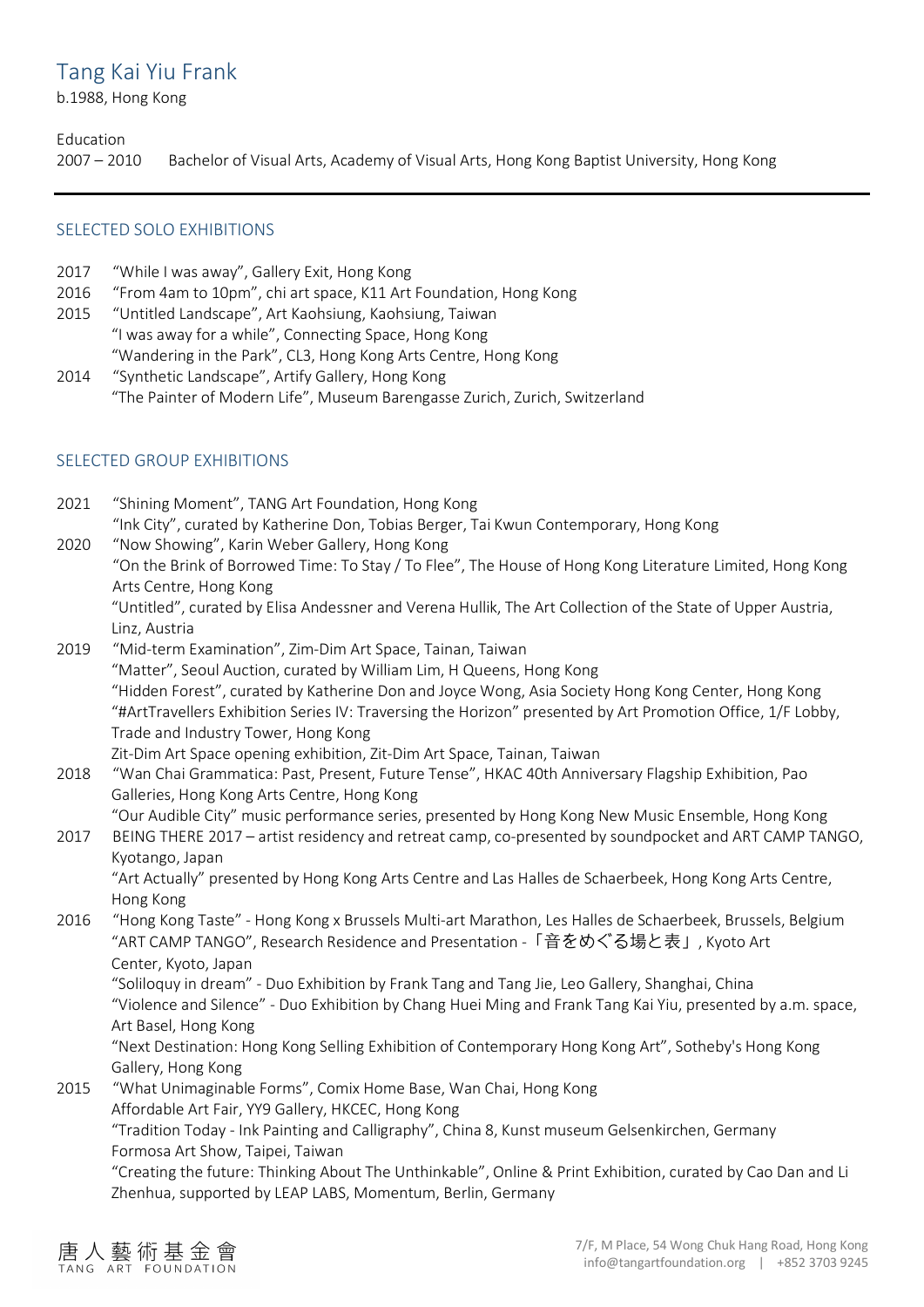"In Conversations with 100 local artists", YY9 10th Anniversary Exhibition, YY9 Gallery, Hong Kong

- 2014 Art Mo International Art Fair, Macau "What We See & Make Seen", Museum Barengasse Zurich, Zurich, Switzerland Migros Herdern Open Door Day, Zurich, Switzerland
- 2013 "Beyond the Landscape", YY9 Gallery, Hong Kong

#### AWARDS

- 2013 Finalist, Hong Kong Art Prize 2013, Asia Contemporary Art Show, Hong Kong
- 2012 Grant Award, Muses Foundation for Culture and Education Limited, Hong Kong Louis Mak Chinese Painting Award, Hong Kong
- 2010 AVA Awards (outstanding award), SOLOs Graduation Show, Academy of Visual Arts
- 2009 Yau Sang Cheong Chinese painting Award, Academy of Visual Arts

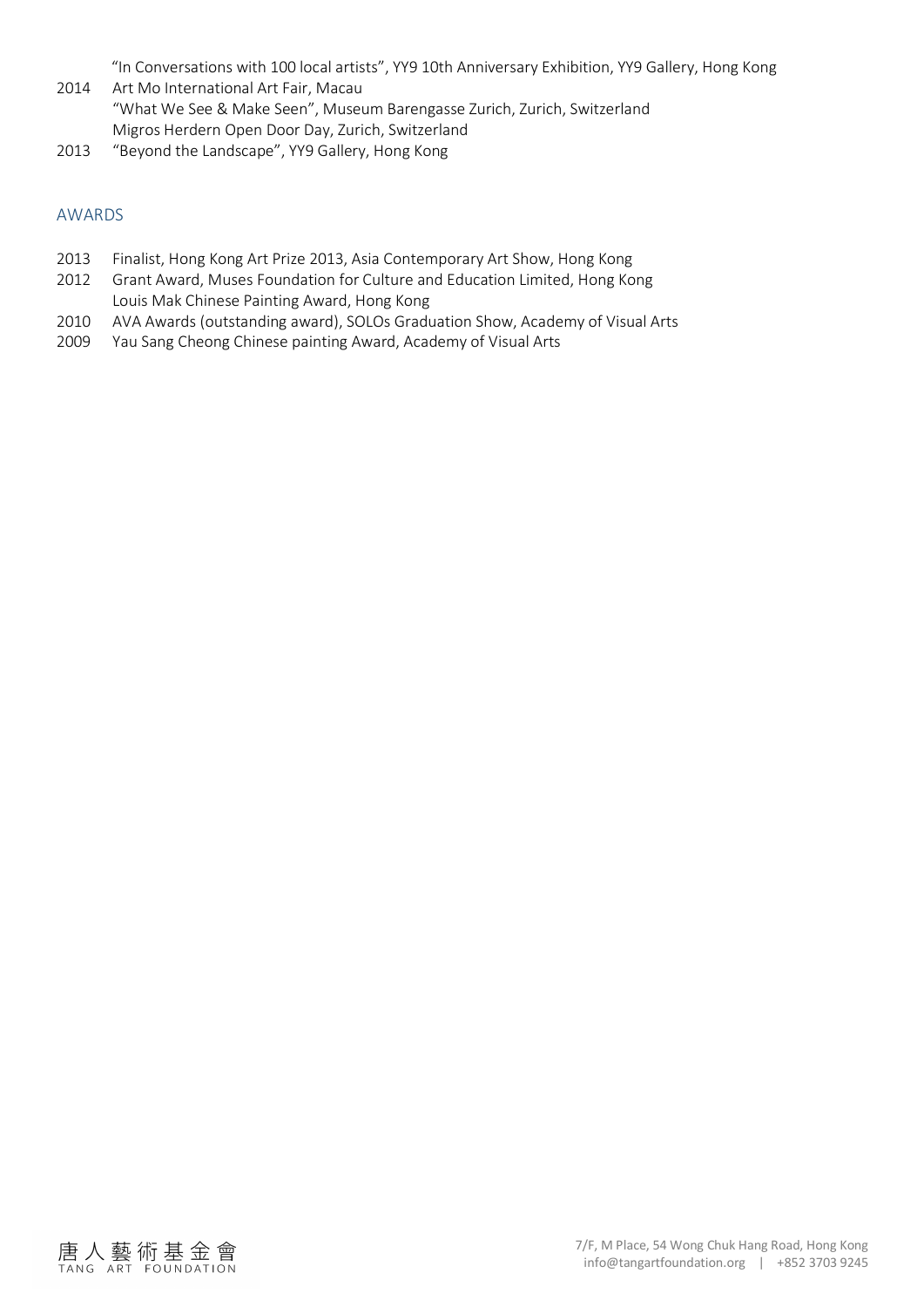# 鄧啟耀

1988 年出⽣於⾹港

#### 教育背景

2007-2010 香港浸會大學視覺藝術文學士

# 部分個展

- 2017 《我回來了》, 安全口書廊, 香港
- 2016 《From 4am to 10pm》, chi art space, K11, 香港
- 2015 《無名山水》, a.m. space, 高雄藝術博覽會, 高雄, 台灣 《鄧啟耀: 外出一會》, Connecting Space, 香港 《在公園散步》,CL3,香港藝術中心,香港
- 2014 《The Painter of Modern Life》 鄧啟耀個展, Barengasse 博物館,蘇黎世,瑞士 《自然非然》, Artify 書廊, 香港

部分聯展

- 2021 《光輝》,唐人藝術基金會,香港
- 《墨城》,大館當代美術館,香港
- 2020 《即日上映》, Karin Weber 書廊, 香港 《離留之間》文學 X 視藝展覽,香港文學館主辦,香港藝術中心,香港 《無題》,上奧地利邦州藝術收藏藝館,林茲,奧地利
- 2019 《期中考》,節點藝術空間,台南市,臺灣 《物》,首爾拍賣,香港 《尋林覓趣》,亞洲協會香港中心,香港 《#藝術旅人展覽系列四:地景對話》,工業貿易大樓一樓大堂,香港 節點藝術空間及過海的藝術計劃開幕展覽,節點藝術空間,台南市,台灣
- 2018 《灣仔文法:過去、現在、未來式》香港藝術中心 40 周年旗艦展覽,包氏畫廊, 香港藝術中心, 香港 《聽得見的城市》計劃,香港創樂團主辦,香港
- 2017 《Being There 2017》, 聲音掏腰包及丹後藝術營合辦, 京丹後, 日本 《Art Actually》,香港藝術中心與斯哈爾貝克藝術中心合辦,香港藝術中心,香港
- 2016 《A Taste of Hong Kong》,香港 x 布魯塞爾多媒體藝術馬拉松,斯哈爾貝克藝術中心, 布魯塞爾,比利時 丹後藝術營 2016,考策駐留及作品發佈 - 《音をめぐる場と表現》,京都藝術中心,京都,日本 《囈語》–鄧啟耀與湯杰雙個展,獅語畫廊,上海,中國 《暴力與靜謐》‐張暉明與鄧啟耀雙個展,a.m. space 主辦,巴塞爾藝術展,香港 《下一個目的地:香港當代香港藝術展售會》,香港蘇富比藝術空間,香港
- 2015 《怎樣的想 > 象》, 動漫基地, 灣仔, 香港
- Affordable Art Fair, YY9 畫廊,香港會議展覽中心,香港 《Tradition Today - Ink Painting and Calligraphy》, 中國八, 蓋爾森基興美術館,柏林,德國 福爾摩沙國際藝術博覽會,台北,台灣 《為未來而創造:想象不可想象之事》,綫上展覽,曹丹和李振華策展,「藝術界」支持 《十周年:與藝術家對話》, YY9 畫廊, 香港
- 2014 藝術澳門博覽會,澳門 《What We See & Make Seen》, Barengasse 博物館,蘇黎世,瑞士 Migros Herdern Open Door Day, 蘇黎世,瑞士
- 2013 《景象之外》, YY9 畫廊, 香港
- 唐人藝術基金會 TANG ART FOUNDATION